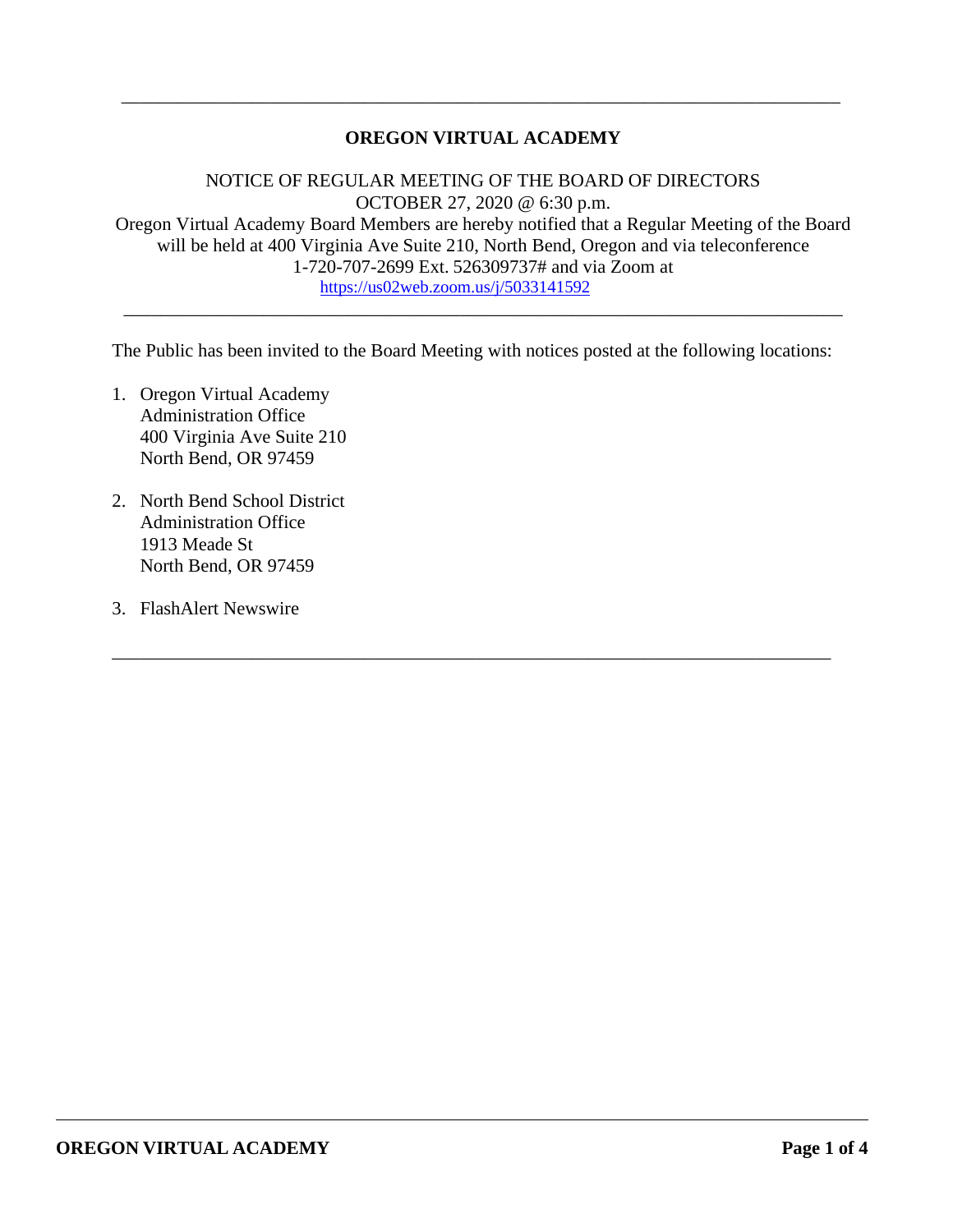## **AGENDA REGULAR MEETING AGENDA**

## **BOARD OF DIRECTORS OREGON VIRTUAL ACADEMY**

**Tuesday, October 27th , 2020 6:30 p.m.** ORVA Office 400 Virginia Ave Suite 210 North Bend, OR 97459

# **INSTRUCTIONS FOR PRESENTATIONS TO THE BOARD BY PARENTS AND CITIZENS**

The Oregon Virtual Academy welcomes your participation at the School's Board meetings. The purpose of a public meeting of the Board of Directors is to conduct the affairs of the School in public. We are pleased that you are in attendance and hope that you will visit these meetings often. Your participation assures us of continuing community interest in our School. To assist you in the ease of speaking/participating in our meetings, the following guidelines are provided.

- 1. Agendas are available to all audience members at the door to the meeting or by requesting the agenda from School Officials (541-751-8060).
- 2. The "Public Comment" portion is set aside for members of the audience to raise issues that are not specifically on the agenda. These presentations are limited to three (3) minutes and total time allotted to non-agenda items will not exceed fifteen (15) minutes. The Board may give direction to staff to respond to your concern or you may be offered the option of returning with a citizen-requested item.
- 3. When addressing the Board, speakers are requested to stand, to state their name and address, and to adhere to the time limits set forth.
- 4. Citizens may request that a topic related to school business be placed on a future agenda by submitting a written request at least seventy-two (72) hours in advance of any regular meeting. Once such an item is properly placed on the agenda, the Board can respond, interact, and act upon the item.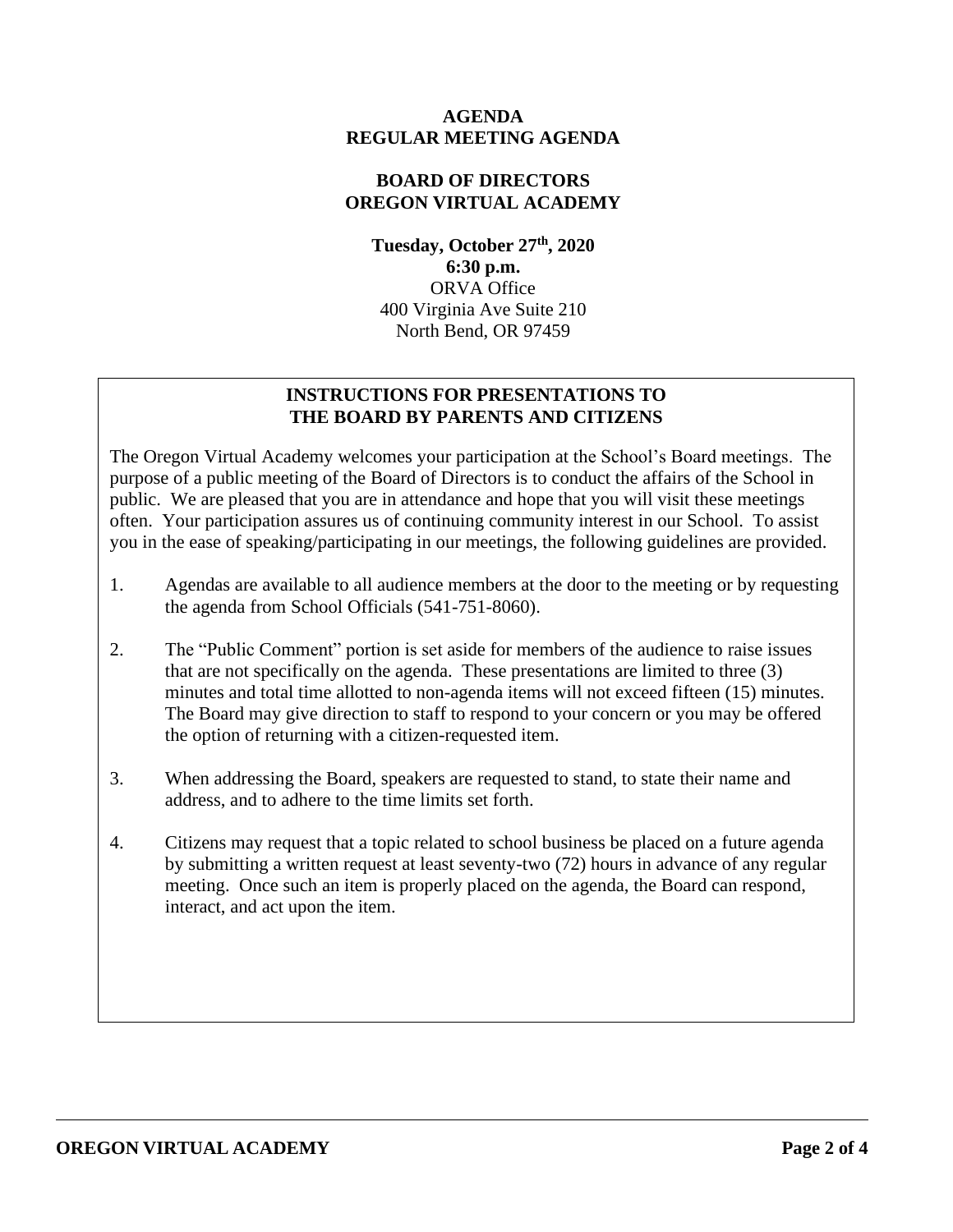## **I. PRELIMINARY**

**A.** Call to Order

#### **B.** Roll Call

| <b>Member</b>           | <b>Title</b> | <b>Term</b> | Present | <b>Absent</b> | <b>In</b> | Out |
|-------------------------|--------------|-------------|---------|---------------|-----------|-----|
| Barry Jahn              | Chair        | 2017-2020   |         |               |           |     |
| Myk Herndon             | Treasurer    | 2018-2021   |         |               |           |     |
| Bryan Hatzenbihler      | Vice Chair   | 2020-2023   |         |               |           |     |
| Paul Tannahill          | Secretary    | 2018-2021   |         |               |           |     |
| Open                    | Member       | 2020-2023   |         |               |           |     |
| <b>Franklin Roberts</b> | Member       | 2020-2023   |         |               |           |     |
| Megan Trow              | Member       | 2020-2023   |         |               |           |     |
| <b>MJ Sandall</b>       | Member       | 2020-2023   |         |               |           |     |

**C.** Approval of Agenda

#### **II. COMMUNICATIONS**

PUBLIC COMMENTS:

No individual comment shall be for more than three (3) minutes and the total time for this purpose shall not exceed fifteen (15) minutes. Board members may respond to comments however no action can be taken. The Board may give direction to staff following comment.

#### **III. PRESENTATION/DISCUSSION/POSSIBLE ACTION**

#### **Executive Director**

- 1. Fiscal Audit Progress Update
- 2. Monthly Staffing Report
	- a. New Hires
	- b.Exiting
	- c. Open Positions Report
- 3. One Pager Update

#### **Board Topics**

- 1. Address the staff: Unfreezing the pay freeze and implementation of the salary schedule.
- 2. 3+9 Financials, Revised FY 21 Budget, and K12 Invoices
- 3. Board Development Training --- "Charter" continuing.
- 4. 1st reading: OSBA  $\rightarrow$  Oregon Legislature called "All Students Belong." Doc 1 Doc 2
- 5. Board Self-Evaluation Committee Report and Discussion
- 6. Planning for **Nov 13th** Annual Board Retreat Shared Doc
- 7. Planning for **Nov 14th** OSBA Conference Login 2020 OSBA Suggestions
- 8. Board Calendar Review for November and December